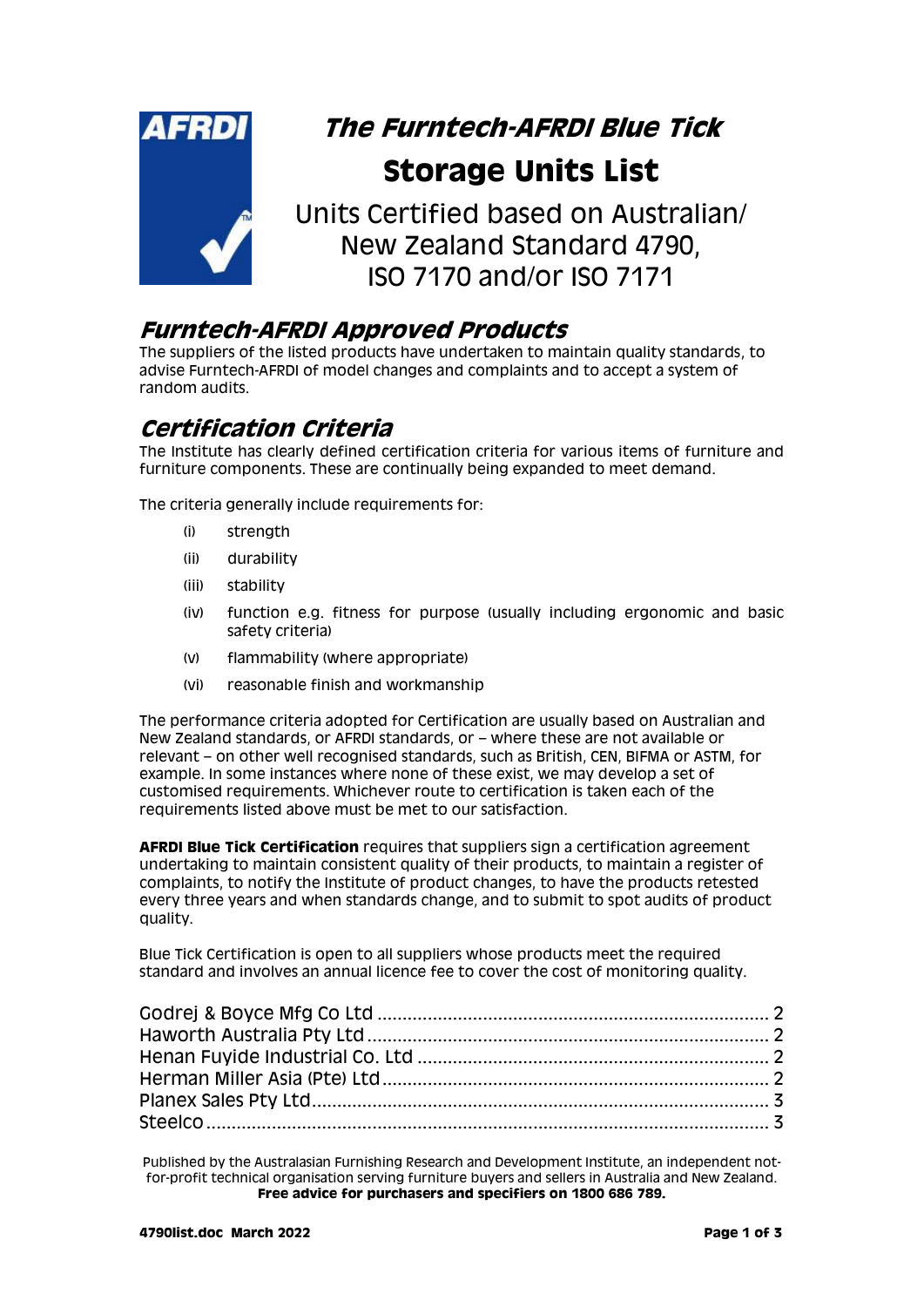## **The Furntech-AFRDI Storage Units List**

Published by the Australasian Furnishing Research and Development Institute an independent notfor-profit technical organisation serving furniture buyers and sellers in Australia and New Zealand. **Free advice for purchasers and specifiers on 1800 686 789.**

<span id="page-1-0"></span>

| <i>Godrej &amp; Boyce Mfg Co Ltd</i>                        |                                    |                                              |                                               |               |
|-------------------------------------------------------------|------------------------------------|----------------------------------------------|-----------------------------------------------|---------------|
| Phone: 0011 91 44 2262 8593<br>Website:<br>Email:           |                                    | www.mercury.godrej.com<br>mercury@godrej.com |                                               |               |
| <b>Product</b>                                              |                                    | <b>Standard</b>                              | <b>Expiry Date of</b><br>Certification        | Reference No. |
| Tambour Door Cabinet<br>2000 High x 1200 Wide x 460<br>Deep | Certificate                        | AS/NZS<br>4790<br>Level 3                    | 7/3/23                                        | 15282/1       |
| Haworth Australia Pty Ltd                                   |                                    |                                              |                                               |               |
| Phone: (02) 8586 7777                                       | Website: www.haworth.com<br>Email: |                                              | inquirycenter@haworth.com                     |               |
| <b>Product</b>                                              |                                    | <b>Standard</b>                              | <b>Expiry Date of</b><br><b>Certification</b> | Reference No. |
| M Series 2 Door Storage Units<br>(Free standing range)      | Certificate                        | AS/NZS<br>4790                               | 17/12/24                                      | 16262/1       |

#### <span id="page-1-2"></span>**Henan Fuyide Industrial Co. Ltd**

<span id="page-1-1"></span>(Free standing range)

| Phone: 0011 86 379 6222 3899 |             | Website:<br>joejoe@ozfurniture.net<br>Email: |                                        |               |  |
|------------------------------|-------------|----------------------------------------------|----------------------------------------|---------------|--|
| <b>Product</b>               |             | <b>Standard</b>                              | <b>Expiry Date of</b><br>Certification | Reference No. |  |
| Trimline Mobile Caddy        | Certificate | AS/NZS<br>4790<br>Level 3                    | 26/6/21                                | 13530/5       |  |

Level 3

#### <span id="page-1-3"></span>**Herman Miller Asia (Pte) Ltd**

| Phone:                 | Email:      |                           | Website: www.hermanmiller.com<br>david du@hermanmiller.com |               |  |
|------------------------|-------------|---------------------------|------------------------------------------------------------|---------------|--|
| <b>Product</b>         |             | <b>Standard</b>           | <b>Expiry Date of</b><br>Certification                     | Reference No. |  |
| UBI Storage Unit range | Certificate | AS/NZS<br>4790<br>Level 2 | 4/8/24                                                     | 16066/1       |  |

#### **Blue Tick Approved Products**

**The suppliers of the listed products have undertaken to maintain quality standards, to advise Furntech-AFRDI of model changes and complaints, and to accept a system of random audits.**